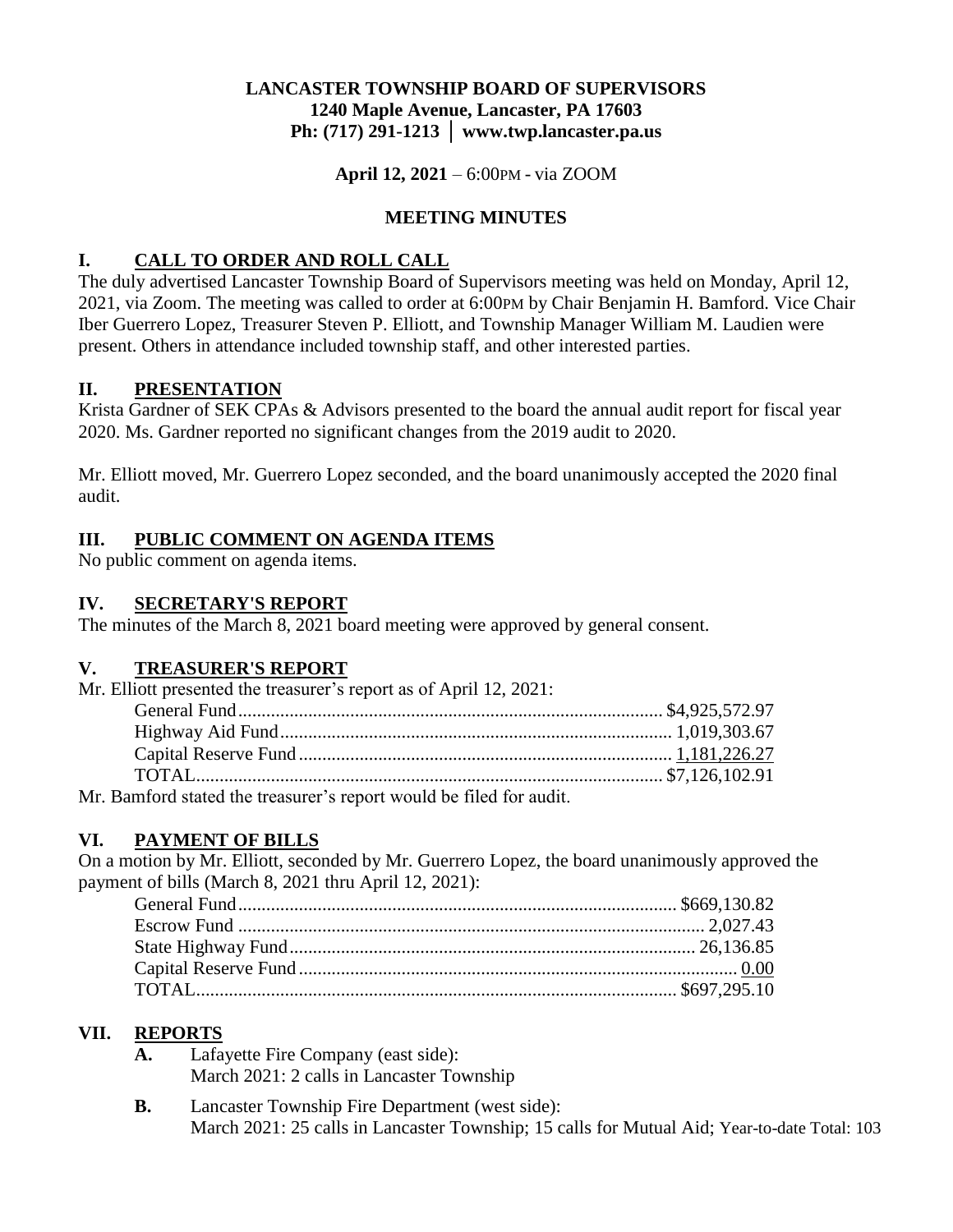Chief Roy reported that the 2020 capital fund drive stretched into 2021, they are moving closer to starting the new building project, the call volume remains about the same, and membership is increasing. Chief Roy was not able to remain in attendance for the entire meeting, so he responded to the resident concern about the open burning at the Millersville Bible Church. *See his response under Guest Recognition and Participation.*

**C.** Police Report:

March 2021: 73 Criminal Reports; 299 Calls for Service; 55 Arrests; 25 Crash

Investigations; 106 Traffic Citations; 141 Traffic Warnings; 3 Overdose Incidents Sergeant Donnelly reported that on April 1 about noon they received calls about suspicious activity on South School Drive. Residents had observed two individuals looking into a car. We got to the area and got into some foot pursuit with both of these guys. We caught both of them, both are juveniles. They had entered unlocked cars and we were able to charge them with seven incidents. They had also broken into some cars in Lancaster City so we were able to work with them to get those cases cleared as well. Again, unlocked cars is a concern.

- **D.** Recycling Report: March 2021: 16.7%
- **E.** Sewer Reports: Available on the township website.
- $\triangleright$  Printed copies of all reports are available at the township office for a nominal fee and can be viewed/printed from the website.

# **WORKSHOP REPORTS**

The following departments presented updates to the board:

- Planning & Zoning
- Township Engineer
- Public Works
	- a) 2021 Paving Bid Results
- Township Manager
	- a) Little Conestoga Creek Blue/Green Project

# **VIII. ANNOUNCEMENTS**

- **A.** Monday, April 12, 2021:
	- Curbside Yard Waste Collection began. Collected every other week on regular collection day.
	- Woody Waste Facility opened. Open Monday-Thursday, 3:00PM to 7:00PM. Closed Fridays/Sundays and holidays. April 17 is the first Saturday opening, 8:00AM to 1:00PM, every Saturday except holiday weekends. Detailed information is available on the township website.

Public Works Superintendent Devin Groff stated that due to the construction of the sewer line going back to the woody waste section, we have a temporary woody waste drop-off and bag pick-up area set up in the Maple Gove parking lot. It's kind of congested and we apologize. We are hoping we can have the woody waste normal area open back up in the next couple weeks, but it will depend on the new sewer line going in.

- **B.** April 30, 2021: Refuse bills are due. Online payment is available on the township website.
- **C.** Monday, May 10, 2021, 6:00PM—Board of Supervisors Meeting. Location of meeting will be available on the township website.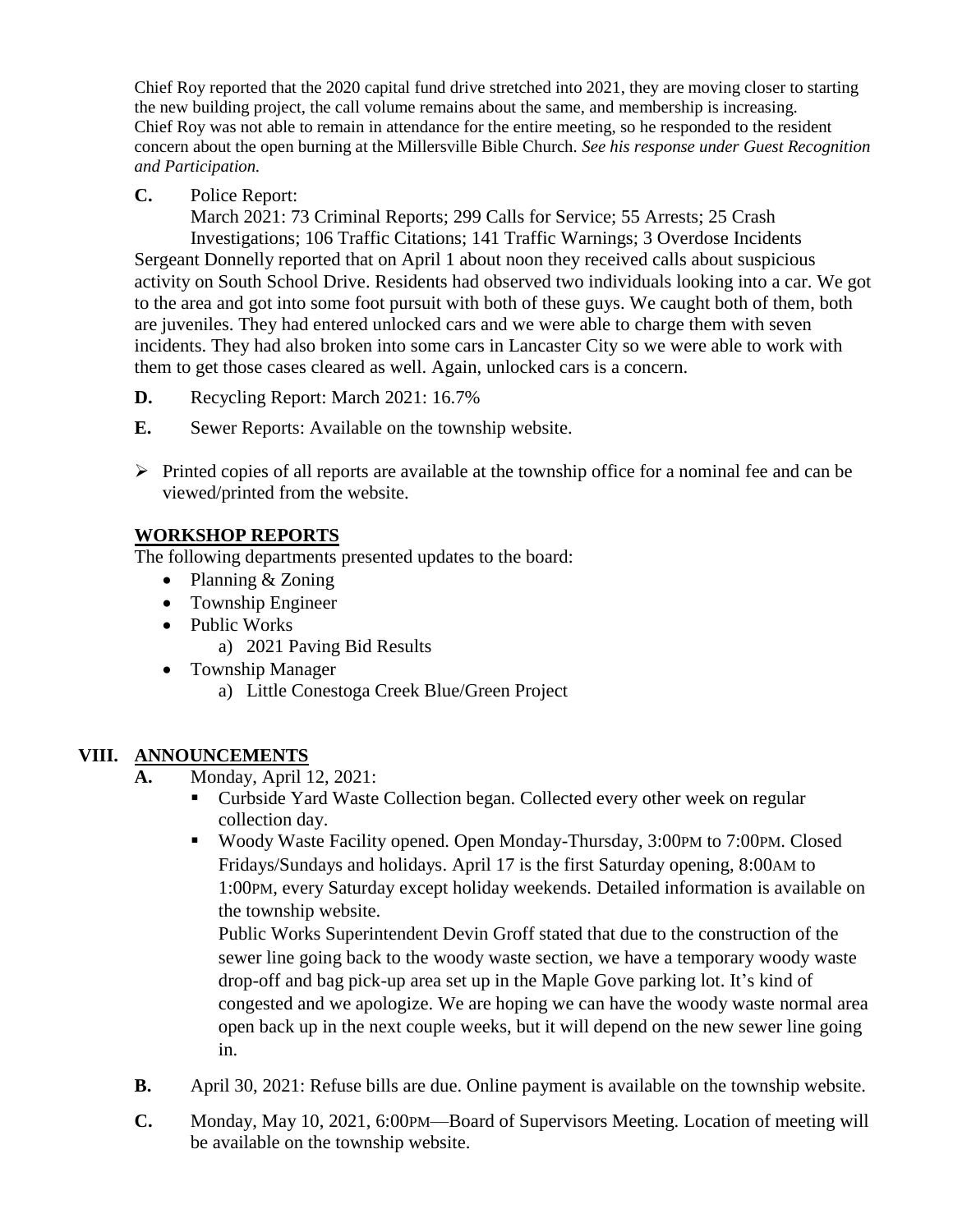## **IV. OLD BUSINESS**

No old business.

### **X. PLANNING AND ZONING BUSINESS**

#### **A. LTPC #264 – Lancaster City Operations Center – Final Land Development Plan – Financial Security Reduction**

Mr. Guerrero Lopez moved, Mr. Elliott seconded, and the board unanimously approved the request from Matt Metzler, City of Lancaster, for a complete release of the financial security for the Lancaster City Operations Center Final Land Development Plan. The request was submitted via a letter dated March 29, 2021. In his letter dated April 5, 2021, township engineer Ben Webber recommended the township completely release this financial security.

### **B. LTPC #224 – Conestoga Reserve – Final Subdivision and Land Development Plan – Financial Security Reduction**

Mr. Elliott moved, Mr. Guerrero Lopez seconded, and the board unanimously approved the request from Mark Will, JPM Keller LLC, for a complete release of the financial security for the Conestoga Reserve Final Subdivision and Land Development Plan. The request was submitted via a letter dated April 6, 2021. In his letter dated April 7, 2021, township engineer Ben Webber recommended the township completely release this financial security.

### **XI. NEW BUSINESS**

### **A. Resolution 2021-07 – Amending the Right-of-Way Fee Schedule**

Mr. Guerrero Lopez moved, Mr. Elliott seconded, and the board unanimously approved Resolution 2021-07 amending the right-of-way fee schedule by removing the following sections:

- Right-of-Way (ROW) Use Permit to construct, operate and/or maintain facilities in the township's ROW
- Annual Maintenance Fee on Poles
- Annual Ongoing ROW Underground Maintenance Fee
- Annual Ongoing Aerial Maintenance Fee

### **B. Paving Project Contract Award for 2021**

Mr. Elliott moved, Mr. Guerrero Lopez seconded, and the board unanimously awarded the 2021 Lancaster Township paving project as follows:

Paving Base Bid and Option 1 to New Enterprise Stone and Lime in the amount of \$505,719.48.

**C. Designation of Maple Avenue from Abbeyville Road to Perry Avenue as Two-Way** Mr. Guerrero Lopez moved, Mr. Elliott seconded, and the board unanimously designated Maple Avenue from Abbeyville Road to Perry Avenue as two-way, as described in proposed Ordinance 2021-02, and as permitted under Ordinance 2014-02, Section 263- 4.A: The Board of Supervisors may, from time to time, designate places upon and along the streets in the Township where, for a period of not more than 90 days, specific traffic and/or parking regulations, prohibitions and restrictions shall be in force and effect and shall designate those locations by proper signs and markings. Such regulations, prohibitions and restrictions shall be effective just as if they had been specified in this chapter.